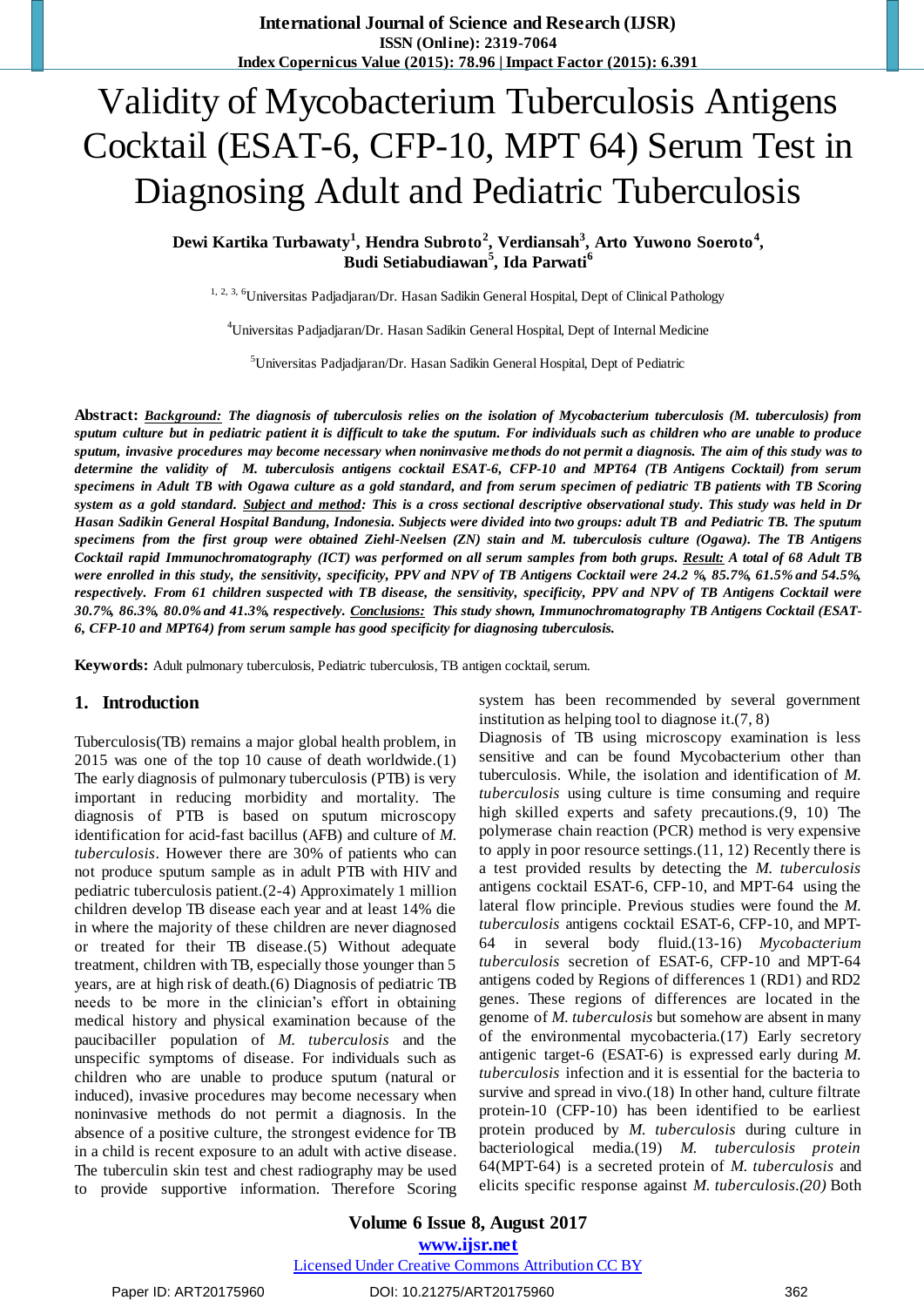ESAT-6 and CFP-10 are proofed to down regulate Reactive Oxidative Species (ROS) production inside macrophages. This condition has lead to inhibited Nuclear Factor  $\kappa$ B (NF- $\kappa$ B) activation and transcriptional property.[\(21\)](#page-3-15) Numbers of studies suggest that ESAT6 protein induces apoptosis in human monocytic cell line, they also suggested that ESAT6 could be inducing pore-formation on the macrophage and dendritic cell membranes resulting the spread of *M. tuberculosis* antigen and found in the serum.[\(9,](#page-3-6) [13,](#page-3-10) [21-23\)](#page-3-15)

Based on that situation, the aim of this study was to determine the validity of *M. tuberculosis* antigen cocktail ESAT-6, CFP-10 and MPT64 from serum specimens in adult PTB and pediatric TB patients.

### **2. Material and Methods**

This study involved two groups of tuberculosis patients. The first group were adult patients with suspected PTB according to the International Standard of Tuberculosis (ISTC) who presented at the outpatient TB clinic of Dr. Hasan Sadikin General Hospital, Bandung, Indonesia. The second group was new patients aged < 14 year who came to Children's Clinic with diagnose based on TB Scoring system, score  $> 6$  was defined as pediatric TB. The study excluded participants who under Oral Anti Tuberculosis treatments, those with malnutrition or malignancy, which would act as confounding factors in the performance of the test. Patients or their parents have signed written informed consent for data to be used in this analysis and The Ethical Committee of the Faculty of Medicine, Universitas Padjadjaran-Dr Hasan Sadikin General Hospital, Bandung Indonesia, has approved the process.

This study was a cross sectional descriptive observational study. The sputum specimens from the first group were obtained for direct examination of acid-fast bacilli (AFB) by Ziehl-Neelsen (ZN) (ST Reagensia Company, Jakarta, Indonesia) staining using 100 x oil immersion microscopy. The remaining sputum specimens were decontaminated by a standard N-acetyl-Lcystein (NaLC)-NaOH method and concentrated by centrifugation at 3000 x g for 15 minutes where for each patient producing one sputum culture. Sputum specimens from patients who had provided  $\geq 1$ specimen were mixed before decontamination. The resulting sediments were then resuspended and inoculated into Ogawa medium. The growth of the bacteria was read every week until 8 week. According to the Standard operating procedure. The niasin test was performed on all positive cultures to identify *M. tuberculosis*. All group were following a vena puncture, 3 mL of blood is obtained by flebotomy in the cubital vein through disposable syringe. The blood is inserted into the vacutainer tube, allowing for it to stand for 30 minutes in a perpendicular position until the freezing point is subsequently centrifuged at a rate of 3000 g for 10 minutes. The formed serum later be separated and inserted into a microtube then heating at  $56^{\circ}$ C for 30 minutes inside the heating block before examination. We excluded the contamination culture and hemolysis or jaundice serum. The TB Antigens Cocktail Immunochromatography (ICT) was performed on all samples by following the manufacturer's instructions Jei Daniel Biotech Corp., Taiwan. This tool has been used in previous research with good results.[\(24\)](#page-4-0) The solution pipetted to 100ul of heating serum specimen and 100uL of sample buffer was added to the tube and mixed well for 30 minutes. Four drops (200 uL) were applied into "S" region of card for testing and the result is read after 15 minutes. The result was considered positive if in addition to a pink colored control band, a distinct pink colored band also appear in test region. It was considered negative only if monochrome band appears on the control region. The test result was considered invalid when there was a total absence of color in both regions, indicating procedure errors and/or test reagent deterioration. The study was conducted at the Clinical Pathology Laboratory of Dr. Hasan Sadikin General Hospital.

Performance of serum TB Antigens Cocktail test to diagnose Adult TB was determine using sensitivity, specificity, positive predictive value (PPV) and negative predictive value (NPV) by comparing result with the gold standard test for active TB, the sputum Ogawa culture. Since the sputum is difficult to obtain from children then the performance of serum TB Antigens Cocktail test to diagnose pediatric TB was determine using sensitivity, specificity, PPV, NPV by comparing result with the TB Scoring system as a gold standard.The positivity rate of TB antigens cocktail immunochromatography (ICT), AFB microscopy, mycobacterial culture and Tuberculin skin test (TB Scoring system ) was expressed in percentage.

# **3. Results**

From July 2014 to October 2014, there were 68 suspects adult PTB. Sputum culture was positive in 33 (48%) samples, 35 (52%) samples were negative (Figure1). Of the culture positive, 32/33 (96,9%) were sputum AFB positive. Five participants who were negative by the sputum culture were positive by TB Antigens Cocktail serum. Of these all participants were AFB positive. (Figure 1).



**Figure 1:** Tuberculosis diagnostic flow and diagnostic results of Adults PTB suspects

From January 2015 to February 2016, there were 61 suspects pediatric TB subjects. Among them, 44 had current cough  $(72,1\%)$ , 42 were lymph nodes positive  $(68,9\%)$ , 41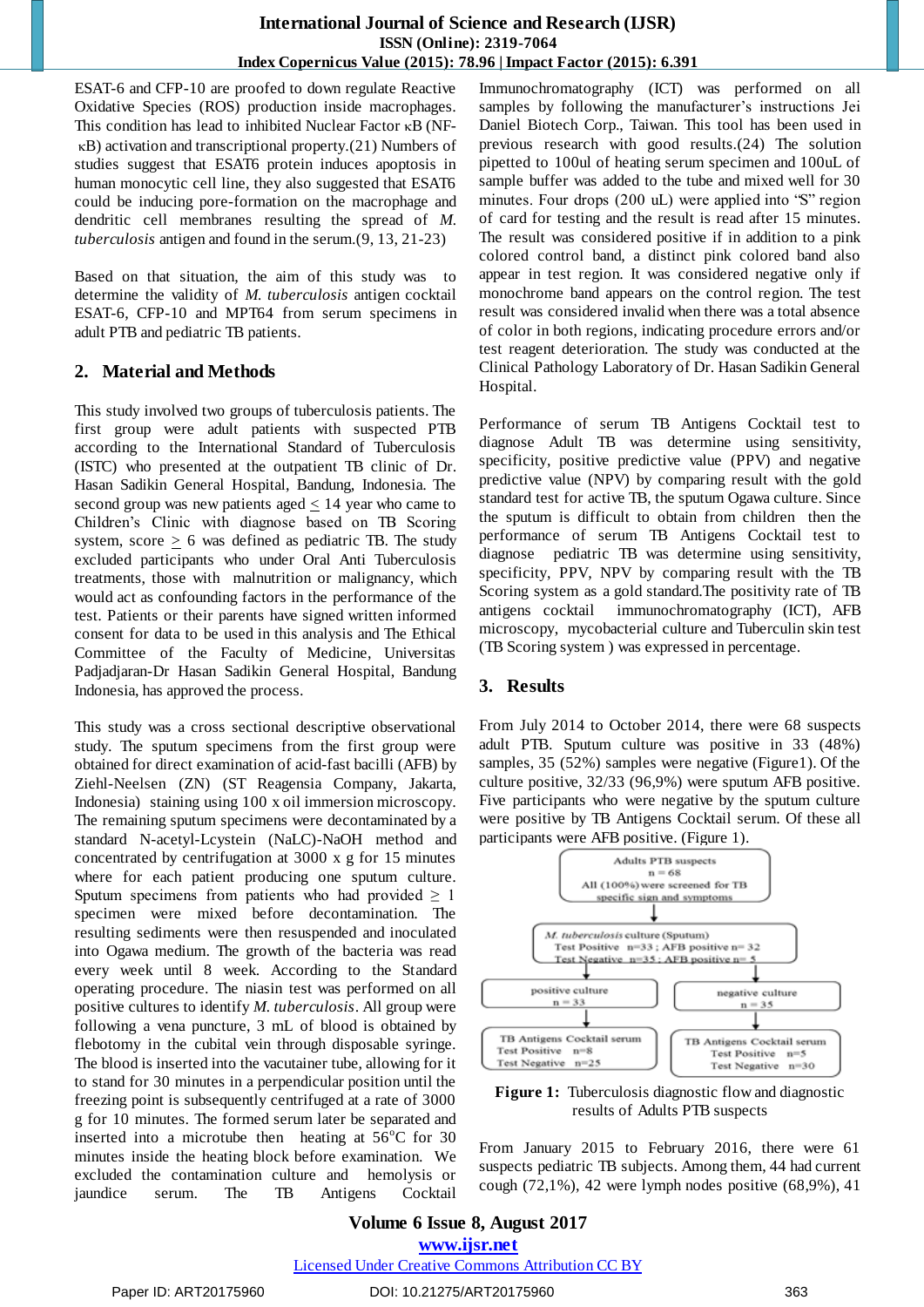#### **International Journal of Science and Research (IJSR) ISSN (Online): 2319-7064 Index Copernicus Value (2015): 78.96 | Impact Factor (2015): 6.391**

suspect had an unexplained fever  $\geq$  2 weeks (67%), 36 has a family history with positive AFB (59%), 25 had a Tuberculin skin test positive (41%), one suspect suffer joint or bone swelling  $(2\%)$ , 42 had a Nutrition <60% (68,9%) and Radiography suggestive with TB were 39 (64%). According to TB Scoring system,  $score > 6$  was defined as pediatric TB. There are 39 (63,9%) subjects with TB Scoring system>6 and 22 (36.1%) with TB Scoring system<6 (Figure 2).



**Figure 2:** Tuberculosis diagnostic flow and diagnostic results of Pediatric TB suspects

The TB Antigens Cocktail test is positive in 28 (21.7%) out of the 129 study participants.

**Table 1:** Positivity Rate of TB Diagnostic Tests on Serum Specimens

|                      | <b>Positivity Rate</b> |      |              |      |
|----------------------|------------------------|------|--------------|------|
| Diagnostic test      | <b>Adults TB</b>       |      | Pediatric TB |      |
|                      | Number                 | $\%$ | Number       | %    |
| TB antigen cocktail  | 13/68                  | 19.2 | 5/61         | 24.5 |
| AFB microscopy       | 37/68                  | 54   |              |      |
| sputum culture       | 33/68                  | 48   |              |      |
| Tuberculin skin test |                        |      | 25/61        |      |

The positivity rate of TB Antigens Cocktail test in adult and pediatric TB were 19.2%, 24.5%, respectively. While positivity rate of AFB microscopy, *M. tuberculosis* sputum culture and Tuberculin skin test were 54%, 48% and 40%, respectively. (Table 1).



**Figure 3:** Validity of TB Antigens Cocktail from Serum Specimens

The sensitivity, specificity, PPV and NPV of Determine TB Antigens Cocktail serum specimens test from adult TB patients group by *M. tuberculosis* Culture to be 24.2 %, 85.7%, 61.5% and 54.5%, respectively. The sensitivity, specificity, PPV and NPV of Determine TB Antigens Cocktail serum specimens test from Pediatric TB patients group by TB Scoring system were 30.7%, 86.3%, 80.0% and 41.3% respectively (Figure 3).

## **4. Discussion**

This study used TB antigen Cocktail including: ESAT-6, CFP-10 and MPT64 because a combination of these proteins improve the sensitivity and specificity.(14) *Mycobacterium tuberculosis* secretion of ESAT-6, CFP-10 and MPT-64 antigens which is coded by RD1 and RD2 genes. The RD1 locus presents in clinically pathogenic strains of *M. tuberculosis* and *M. bovis*, but is deleted in *M. bovis* BCG (bacillus Calmette-Guerin) vaccine strains.[\(25\)](#page-4-1) This is very important because all pediatric TB subjects had a history of BCG immunization in align with the national immunization program established by the Indonesia government. Therefore, the vaccination status is not an interfering factor for the research.

The positivity rate of TB Antigens Cocktail test from pediatric TB subjects was lower than Tuberculin skin test (24,5% vs 40,9%). Tuberculin Skin test is a tool for TB screening which has a low specificity and frequent reactions in low-risk individuals.[\(26\)](#page-4-2) A false positive result may be caused by nontuberculous mycobacteria or previous administration of BCG vaccine.[\(27\)](#page-4-3) Tuberculin Skin test do not distinguish between active TB and latent *M. tuberculosis* infection, so their diagnostic utility for active TB would be limited in population with high prevalence of latent infection.[\(21\)](#page-3-15) Another disadvantages of tuberculin skin test is must wait for several days to be able to see the result so follow-up visit required.[\(28\)](#page-4-4) Determine TB Antigens Cocktail test detected TB in 3 (13.6 %) individuals who's TB was missed by Scoring system. This suggests that determine TB Antigens Cocktail may be used to the challenges in diagnosing TB using Scoring system (Figure 2).

In adult TB, the positivity rate of AFB (54%) and *M. tuberculosis* sputum culture (48%) were higher than TB antigen cocktail (19.2%). This shows that in adult TB patients who can produce sputum, AFB microscopy better than serum examination. However TB Antigens Cocktail test from serum sample may be used for adult TB patients who can not produce sputum because it can detect 19,2 % of diseases. Five participants who were positive by TB Antigens Cocktail serum and AFB, were negative by the sputum culture. This can be due to mycobacterial culture was imperfect gold standard, losses in viability of tubercle bacilli will gave a negative result.

We found the sensitivity and specificity of TB Antigens Cocktail test were 0%, 100% respectively. This low sensitivity might be due to the TB antigens cocktail forming antigen-antibody complexes, that can not be bound by monoclonal antibodies present in the rapid ICT strip. ESAT-6, CFP-10 and MPT-64 antigens secreted into the macrophages during early stages of infection, these imunodominat antigens could be inducing pore-formation on the macrophage and dendritic cell membranes resulting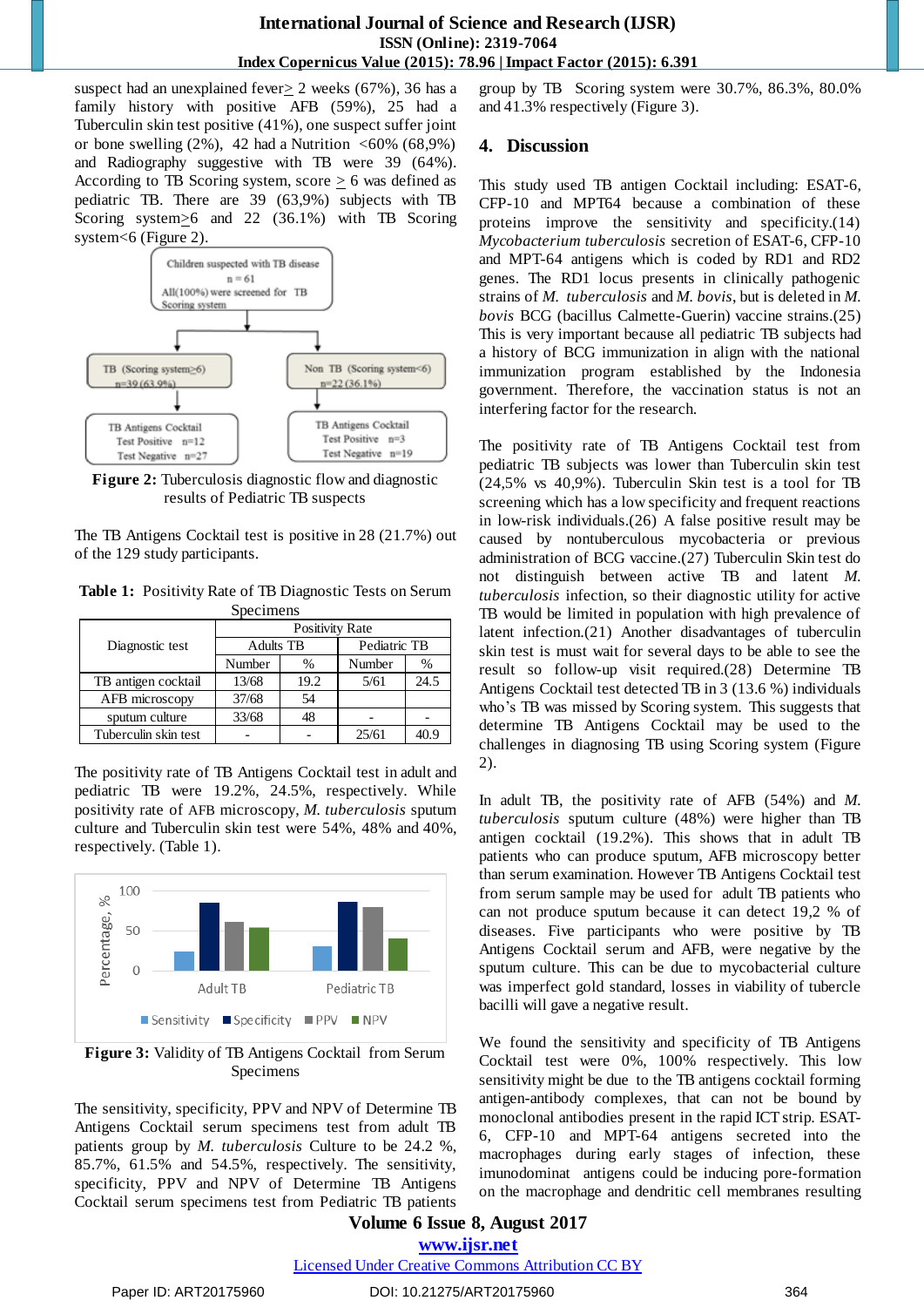#### **International Journal of Science and Research (IJSR) ISSN (Online): 2319-7064 Index Copernicus Value (2015): 78.96 | Impact Factor (2015): 6.391**

the spread of *M. tuberculosis* and antigen which it could enter the blood-stream.[\(29\)](#page-4-5) These antigens released into the circulation where they bind to specific antibodies to form large immune complexes.[\(30\)](#page-4-6) Another possibility is a free TB antigens cocktail released from *M. tuberculosis* organisms into the circulation are not antibody bound, but diluted in serum so that it is below the test's detection limit. Previous studies have found that by heating serum at  $56^{\circ}$ C for 30 minutes can eliminate the activity of antibodies, based on these studies we heated all serum samples before the ICT test.[\(31,](#page-4-7) [32\)](#page-4-8) The modified serum could increase the sensitivity 24,2% and specificity 85,7% in adult TB patients and in Pediatric TB patients were 30.7%, 86.3%, respectively. This test had low sensitivity but high specificity in both groups. We found lower sensitivity and specificity than in a study conducted by Kalra et al. which were 95% and 95%, respectively. This difference might be due to the fact that they used enzyme linked immunoassay (ELISA) to detect serum TB Antigens.[\(14\)](#page-3-16)

### **5. Conclusion**

This study shown, the TB Antigens Cocktail (ESAT-6, CFP-10 and MPT64) test using serum sample has good specificity for diagnosing tuberculosis but a low sensitivity. Therefore the positive result of TB Antigens Cocktail using serum as additional test for scoring system could help in diagnosing TB in children, however the negative result of TB Antigens Cocktail test could not rule out the diagnosis of TB and require further examination.

### **References**

- <span id="page-3-0"></span>[1] World Health Organization, "Global tuberculosis report," World Health Organization, Geneva, Switzerland, 2016.
- <span id="page-3-1"></span>[2] World Health Organization, "Global tuberculosis report," World Health Organization, Geneva, Switzerland, 2015.
- [3] Tuberculosis Coalition for Technical Assistance, "*International Standards for Tuberculosis Care,"* Tuberculosis Coalition for Technical Assistance, 2006.
- [4] HL Rieder, Deun AV, Kai Man Kam, "Priorities for Tuberculosis Bacteriology Services in Low-Income Countries, International Union Against Tuberculosis and Lung Disease, 2007.
- <span id="page-3-2"></span>[5] H. Jenkins, "Global Burden of Childhood Tuberculosis," Pneumonia, (8), pp.1-13, 2016.
- <span id="page-3-3"></span>[6] HE Jenkins, M Yuen, CA Rodriguez, "Mortality in children diagnosed with tuberculosis: a systematic review and meta-analysis," The Lancet Infectious Diseases, (17), pp. 285-295, 2017.
- <span id="page-3-4"></span>[7] T Aditama, S Kamso, C Basri, "Pedoman Nasional Penanggulangan Tuberkulosis," Indonesia, Jakarta, 2006.
- <span id="page-3-5"></span>[8] T Dinihari, "Petunjuk Teknis Manajemen TB Anak," Indonesia, Jakarta, 2013.
- <span id="page-3-6"></span>[9] M Raviglione, R O'Brien, "Tuberculosis", In. Harrison's Principles of Internal Medicine, D Longo and D Kasper (eds), The McGraw Hill, New York, 2012.
- [10]K Fennelly, C Morais, D Hadad. "The small membrane filter method of microscopy to diagnose pulmonary tuberculosis," Journal of clinical microbiology, 50(6), pp. 2096-2099, 2012.
- <span id="page-3-8"></span>[11]D Menzies, M Pai, G Comstock, "Meta-analysis: new tests for the diagnosis of latent tuberculosis infection: areas of uncertainty and recommendations for research," Annals of Internal Medicine, (146), pp.340– 354, 2007.
- <span id="page-3-10"></span><span id="page-3-9"></span>[12]C Lange, T Mori, "Advances in the diagnosis of tuberculosis," Respirology, (15), 2010.
- [13]GH Shen, Cs Chiou, ST Hu, "Rapid identification of the Mycobacterium tuberculosis complex by combining the ESAT-6/CFP-10 immunochromatographic assay and smear morphology," Journal of clinical microbiology, 49(3), pp.902- 907, 2011.
- <span id="page-3-16"></span>[14]M Kalra, G Khuller, D Behera, "Utility of a combination of RD1 and RD2 antigens as a diagnostic marker for tuberculosis. Diagnostic microbiology and infectious disease," 66(2), pp. 153-161, 2010.
- [15]R Kashyap, S Ramteke, S Morey, "Diagnostic value of early secreted antigenic target-6 for the diagnosis of tuberculous meningitis patients," Infection, 37(6), pp. 508-513, 2009.
- [16]M Nazarudin, J Nugraha, Aryati, "Nilai Diagnostik Rapid Test TbAg dan MPT64 dengan Kultur sebagai Gold Standar,"e-journal.unair.ac.id, Biopasca, 2016. [Online]. availabel: [http://e](http://e-journal.unair.ac.id/index.php/BIOPASCA/article/download/2986/142)[journal.unair.ac.id/index.php/BIOPASCA/article/downl](http://e-journal.unair.ac.id/index.php/BIOPASCA/article/download/2986/142) [oad/2986/142\]](http://e-journal.unair.ac.id/index.php/BIOPASCA/article/download/2986/142).
- <span id="page-3-11"></span>[17]O Parkash, M Pai, "Regions of differences encoded antigens as targets for immunodiagnosis of tuberculosis in humans," Scandinavian Journal of Immunology, 70(4), pp. 345-357, 2009.
- <span id="page-3-12"></span>[18]P Brodin, I Rosenkrands, P Andersen, "ESAT-6 proteins: protective antigens and virulence factors?," Trends in Microbiol, (12), pp. 500–508, 2004.
- <span id="page-3-13"></span>[19]F Berthet, P Rasmussen, I Rosenkrands, "A Mycobacterium tuberculosis operon encoding ESAT-6 and a novel low-molecular-mass culture filtrate protein [CFP-10]," Microbiology, (144), pp. 3195–3203, 1998.
- <span id="page-3-14"></span>[20]M Kaisermann, I Sardella, A Trajman, "IgA antibody responses to Mycobacterium tuberculosis recombinant MPT64 and MT-10.3 [Rv3019c] antigens in pleural fluid of patients with tuberculous pleurisy," International Journal of Tuberculosis and Lung Disease, (9), pp. 461–466, 2005.
- <span id="page-3-15"></span>[21]N Ganguly, I Siddiqui, P Sharma, "Role of M. tuberculosis RD-1 region encoded secretory proteins in protective response and virulence," Tuberculosis, 88(6), pp. 510-517, 2008.
- [22]V Kumar, T Urs, R Ranganath, "MPT 64 Antigen detection for Rapid confirmation of M.tuberculosis isolates," BioMed Central Research Notes, 4 (79), 2011
- [23]S Derrick, S Morris, "The ESAT6 protein of Mycobacterium tuberculosis induces apoptosis of macrophages by activating caspase expression," Cell Microbiology, (9), pp. 1547-1555, 2007.

# <span id="page-3-7"></span>**Volume 6 Issue 8, August 2017**

#### **www.ijsr.net**

#### Licensed Under Creative Commons Attribution CC BY